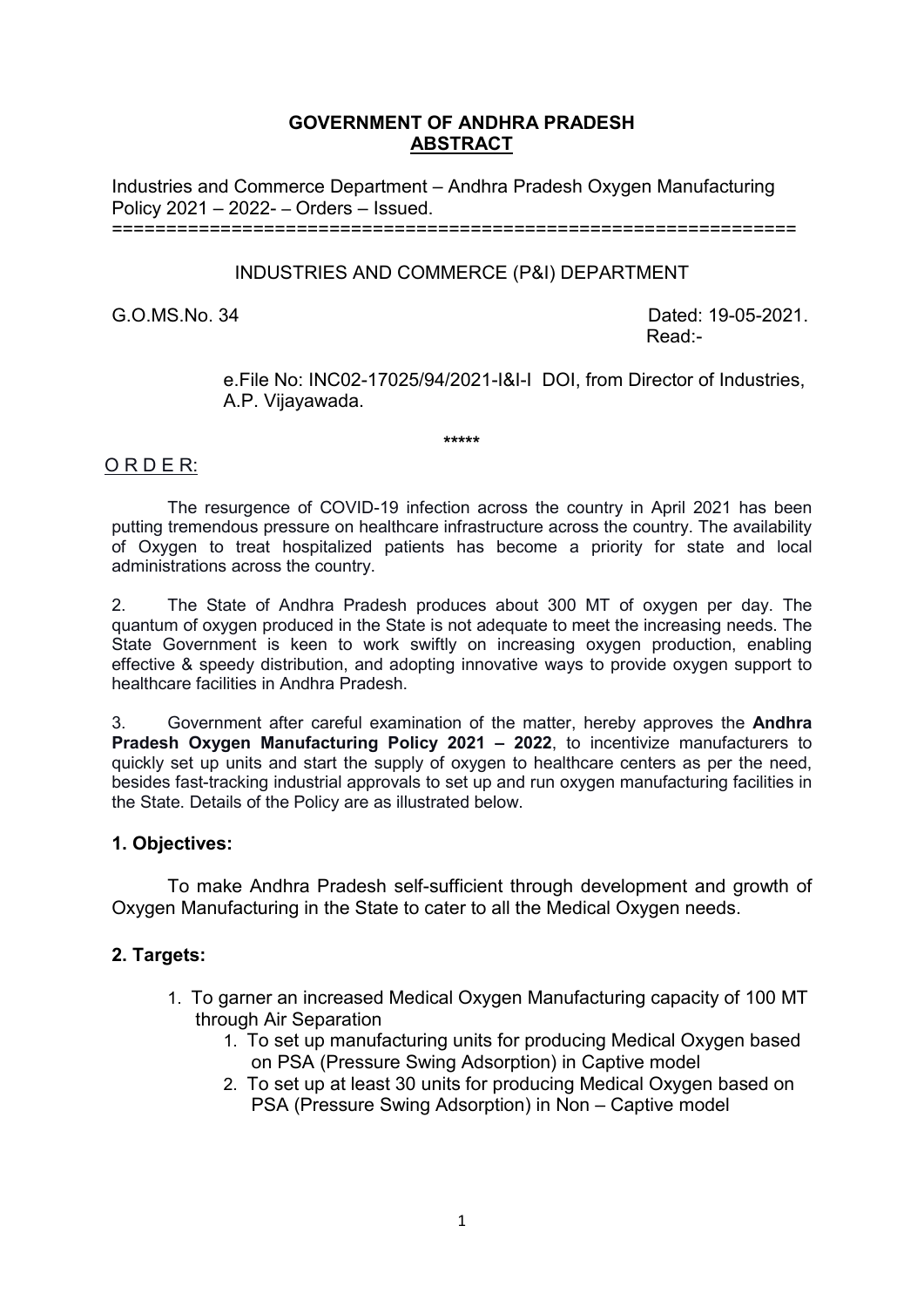- 2. To set up 2 units, one in Zone II & one in Zone III for producing Medical Oxygen based on Liquid Oxygen Technology (LOx) with an augmented capacity of at least 100MT
- 3. To set up 1 unit with capacity of at least 50 MT in the State for manufacturing Helium mixed oxygen (Heliox) for medical uses

# **3. Eligibility:**

The following category of Industries Manufacturing Medical Oxygen in the State are eligible to receive incentives under this policy.

- 1. New Manufacturing Units
- 2. Existing Units which are into Capacity Augmentation / Expansion
- 3. Units which are into Revival or refurbishment of Oxygen Manufacturing units (Only for units which are manufacturing oxygen based on the PSA Technology)

# **4. Operative Period:**

The policy will be valid for a period of 1 year from the date of notification, unless otherwise notified in this policy or separately by Government of Andhra Pradesh (GoAP). The projects sanctioned by the Government within the policy period are eligible to avail the incentives under this policy. To avail the incentives, the units with PSA, Lox, Heliox Plants shall be commissioned within 6 months, 18 months, 24 months respectively from the date of sanction.

#### **5. Incentives:**

# **5.1 Revival / Refurbishment of PSA based Units (Air Separation)**

The units which are installed based on the PSA technology (Air Separation) and are shut down due to financial non – viability or any other reasons would be eligible for following incentives to revive operations for supply medical oxygen:

- 1. Capital Subsidy of 20% of Fixed Capital Investment (FCI) (If not already availed) limited to Rs.20.00 lakhs per MT.
- 2. Power cost Reimbursement of INR 2.0 Per unit for three years from the date of commencement of commercial production limited to Rs.7.00 Lakhs per MT

#### **5.2 Setting Up New Oxygen Manufacturing Units (PSA Based Technology)– Captive Model**

New Oxygen Manufacturing Units (PSA Based Technology) established to cater to captive oxygen requirements of the Government hospitals are eligible for the following incentives as per the terms and conditions.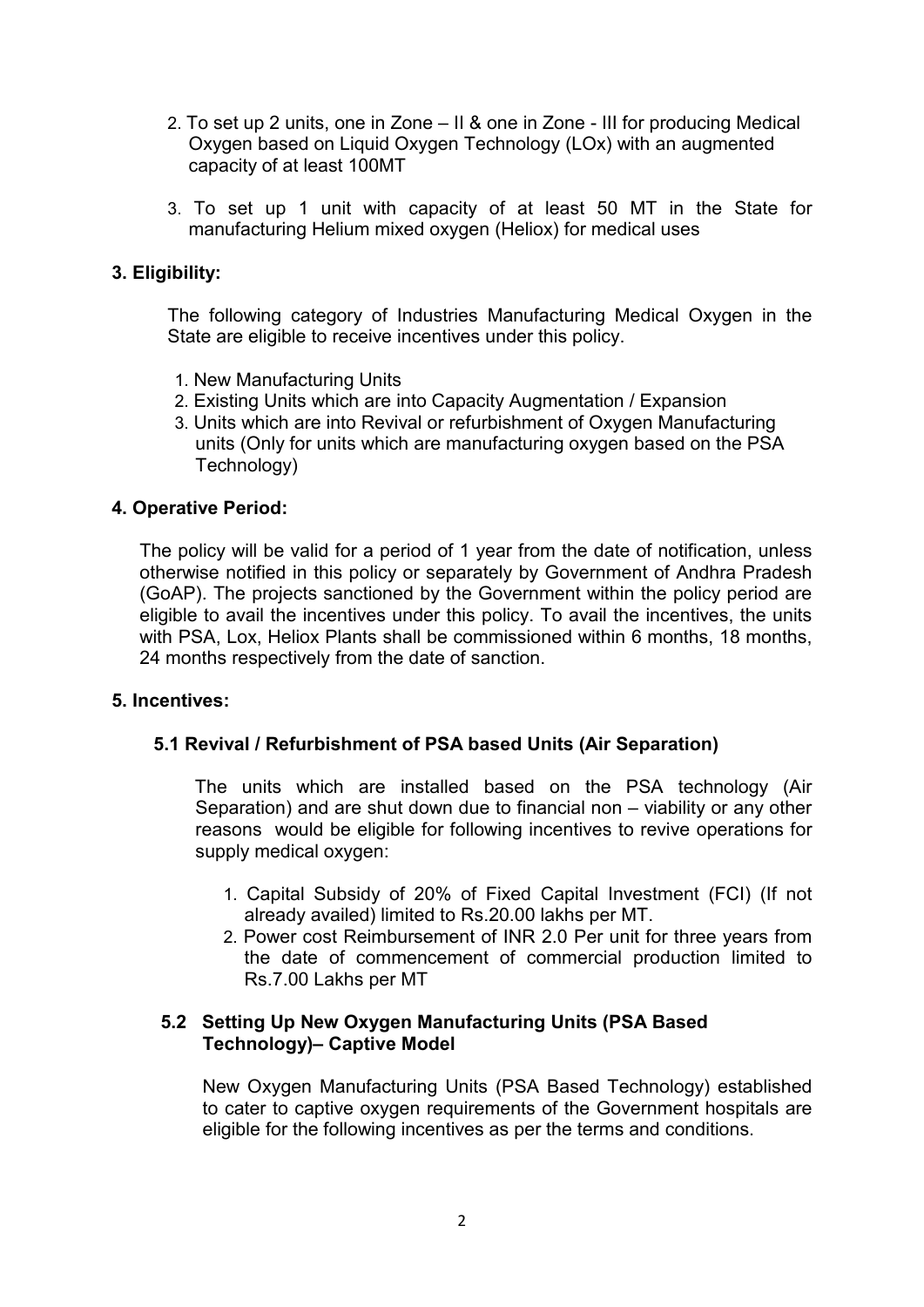- a. Capital Subsidy of 30% of Fixed Capital Investment limited to Rs.30.00 Lakhs per MT
- b. Power Cost Reimbursement of INR 2.0 per unit for two years from the date of commencement of Commercial production limited to Rs.7.00 Lakhs per MT

### Terms and Conditions

- a. These Oxygen Manufacturing units will be set up within the vicinity of the Hospital / Institute where the required land will be provided by Hospitals / Institutes on lease basis
- b. The Hospitals / Institutes will have an advance contract with the unit committing for a minimum demand quantity and minimum price per annum.
- c. The unit must cater at least 80% of its capacity to the Hospitals / Institutes and can use 20% for other commercial activities.
- d. In case the hospital doesn't have the stipulated demand as above, the unit is free to sell the same outside after getting a No objection certificate from the hospital with which it has the contract.
- e. No Storage will be required as it is hospital based captive consumption.

# **5.3 Setting Up New Oxygen Manufacturing Units (PSA Based Technology) - Non Captive Model**

New Oxygen Manufacturing units established in the State based on PSA Technology (Air Separation) in Non-Captive mode are eligible for the following incentives on First Come, First Serve basis, based on the date of commercial production as per the target given to each zone.

- 1. Capital Subsidy of 30% of Fixed Capital Investment limited to Rs.30.00 Lakhs per MT
- 2. Power Cost Reimbursement of INR 2.0 per unit for two years from the date of commencement of Commercial production limited to Rs.7.00 Lakhs per MT
- 3. If the unit goes into the commercial production within 6 months from the date of issue of this policy, then an additional power subsidy of INR 0.5 per unit for two years will be given to the unit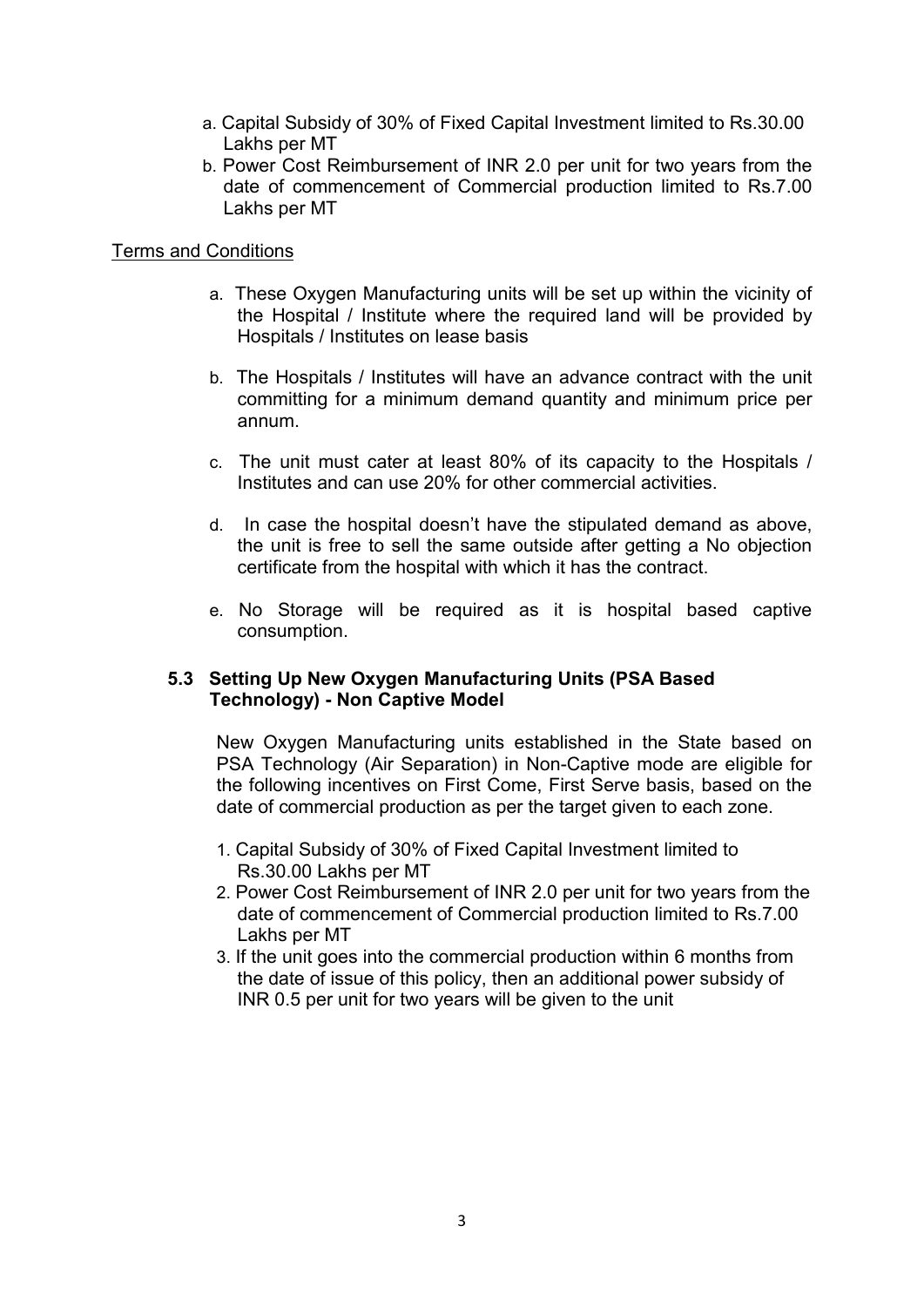| Zone                          | Number of Eligible Units |
|-------------------------------|--------------------------|
| $\mathsf{Zone} - \mathsf{I}$  | 5 Units                  |
| $\mathsf{Zone} - \mathsf{II}$ | 10 Units                 |
| $Zone - III$                  | 15 Units                 |

Targets for establishing PSA plants on Non-captive Mode

# **5.4 Setting Up Oxygen Manufacturing Units (LOx Based Technology)**

The First New Oxygen Manufacturing unit established based on Liquid Oxygen Technology (LOx) in each zone (Zone – II and Zone – III) with a minimum Medical Oxygen producing capacity of 50 MT / day and a minimum storage capacity of 100 MT is eligible for the following incentives under this policy.

- a. Capital Subsidy of 20% of Fixed Capital Investment limited to Rs.20 Lakhs per MT.
- b. Power cost Reimbursement for five Years from Date of commencement of Commercial Production (DCP) limited to Rs.7.00 Lakhs per MT, as detailed below.

| Year                                | <b>Power Subsidy</b> |
|-------------------------------------|----------------------|
| <b>First Year from DCP</b>          | INR 2.0 per unit     |
| Second Year from DCP                | INR 1.5 per unit     |
| Third Year till Fifth Year from DCP | INR 1.0 per unit     |

# **5.5 Setting Up Helium - Oxygen Manufacturing Units (Heliox Based Technology)**

Only the first Oxygen Manufacturing unit established based on **Heliox Technology**, with a minimum capacity of 50 MT Per day and a minimum storage capacity of 100 MT is eligible for the following incentives

- a. Capital Subsidy of 25% of Fixed Capital Investment (FCI) limited to Rs.25.00 Lakhs Per MT
- b. Power cost Reimbursement for five Years from Date of commencement of Commercial Production (DCP) limited to Rs.7.00 Lakhs per MT, as detailed below.

| <b>Year</b>                                | <b>Power Subsidy</b>    |
|--------------------------------------------|-------------------------|
| <b>IFirst</b> Year from DCP                | <b>INR 2.0 Per unit</b> |
| Second Year from DCP                       | <b>INR 1.5 Per unit</b> |
| <b>Third</b> Year till Fifth Year from DCP | <b>INR 1.0 Per unit</b> |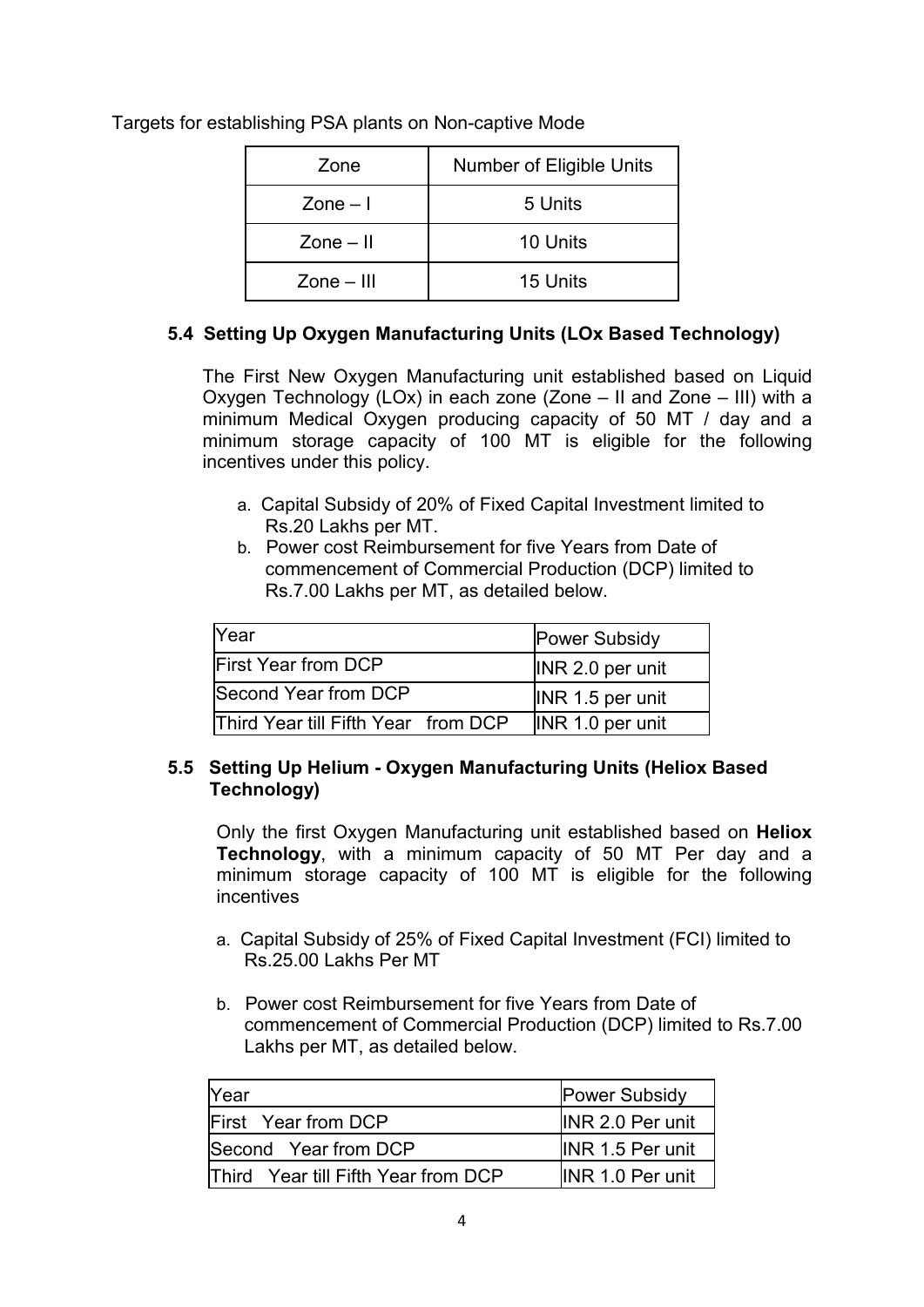# **5.6 . Setting Up Large capacity (> 50 MT) in PPP mode**

The Government will evaluate proposals received from various reputed domestic and international firms with expertise and identify suitable partners based on technical and financial viability along with speed of execution. If the Government receives multiple proposals, it will draft an evaluation criteria to shortlist the best partner suited to the needs of the state.

# **6. Policy Implementation:**

The Director of Industries in consultation with the Health, Medical and Family Welfare Department, will accord sanction to the project proposal under this policy. The following terms will be followed for incentive disbursement to eligible industries.

- Capital Subsidy will be disbursed within first sale / one month from the commission of the unit
- Power cost Reimbursement will be made every 6 Months
- All the applications and procedures for approval will be as per the operational guidelines of Andhra Pradesh Industrial Development Policy of 2020 – 2023.
- The Director of Industries, is the apex authority for any decision in case if any clarification / discrepancy
- In case any new technology, other than the ones mentioned in this document, emerges for oxygen manufacturing, the Director of Industries will grant them incentives similar to those given to units under this policy, after evaluation of the category of the plant and viability of the technology. The decision of Director of Industries will be final.
- The following Districts are covered under various Zones as tabulated below.

| Zone     | <b>Districts</b>  |
|----------|-------------------|
| Zone I   | a. Srikakulam     |
|          | b. Vizianagaram   |
|          | c. Vishakhapatnam |
|          | d. East Godavari  |
|          | e. West Godavari  |
| Zone II  | a. Krishna        |
|          | b. Guntur         |
|          | c. Prakasam       |
|          | d. SPSR Nellore   |
| Zone III | a. Kurnool        |
|          | b. Anantapur      |
|          | c. YSR Kadapa     |
|          | d. Chittoor       |